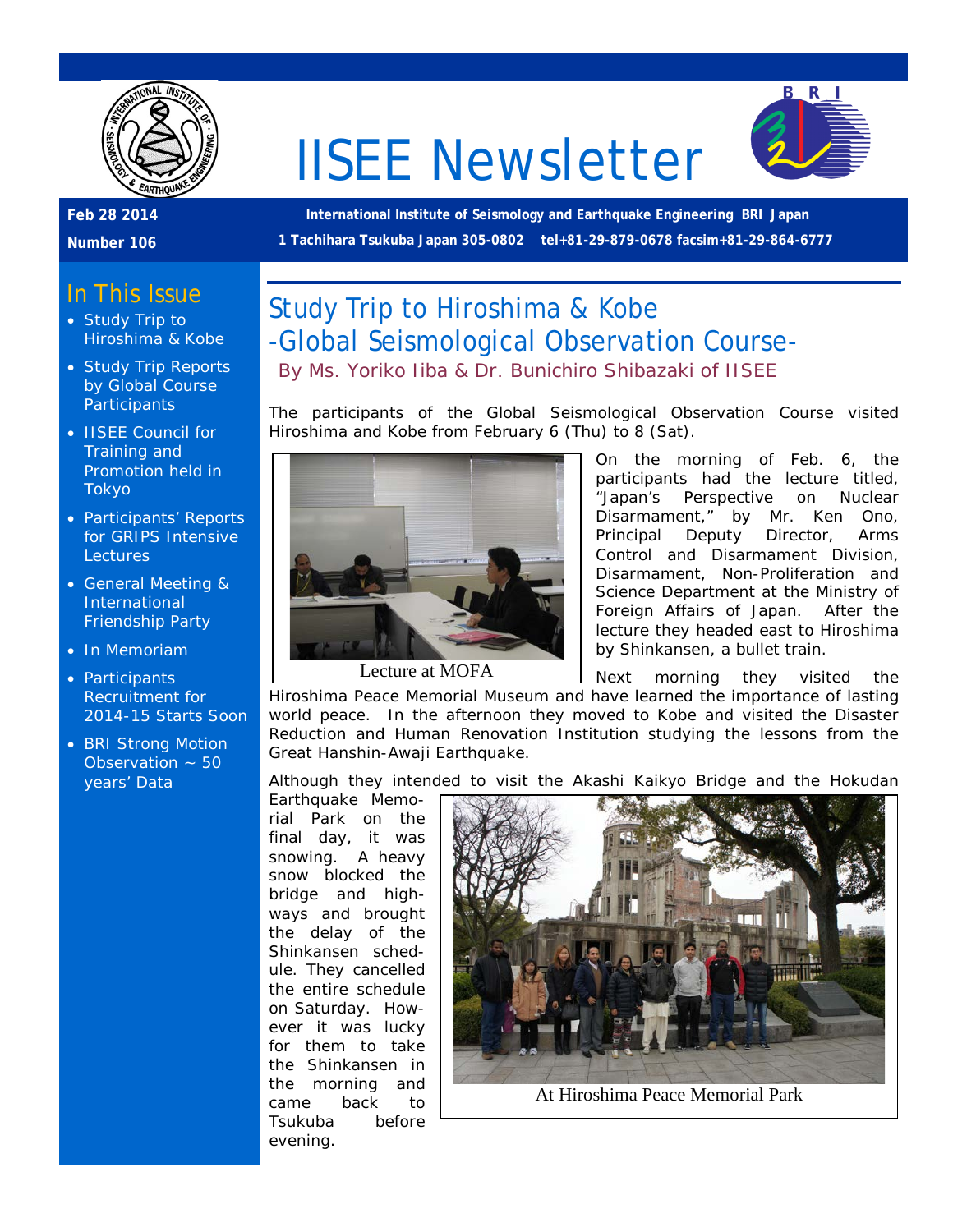# Study Trip Reports by Global Course Participants

# IISEE Net and **Training**

#### **[IISEENET](http://iisee.kenken.go.jp/net/)**

[IISEE-UNESCO Lecture](http://iisee/lna/)  **[Note](http://iisee/lna/)** 

[IISEE E-learning](http://iisee/el/) [Synopsis Database](http://iisee/syndb/)

[Bulletin Database](http://iisee/bltndb/)

### **Earthquakes**

[The 2011 off the Pacific](http://iisee/special2/20110311tohoku.htm)  [coast of Tohoku](http://iisee/special2/20110311tohoku.htm)  **[Earthquake](http://iisee/special2/20110311tohoku.htm)** 

[Reports of Recent](http://iisee/quakes.htm)  **[Earthquakes](http://iisee/quakes.htm)** 

[Utsu Catalog](http://iisee/utsu/index_eng.html)

[Earthquake Catalog](http://iisee/eqcat/Top_page_en.htm)

#### *(1)Mr.Gonzalo Antonio Fernandez Maranon (Bolivia)*

Once we got in the Museum and I read this phrase "War is the work of man, war is the destruction of human life," I could imagine what was inside the Museum, how the US took the decision to drop the bomb over Hiroshima and how the clear summer weather helped the US army to realize such a horror project.



Just looking around and hearing the speech of the some witnesses, I started to feel inside the day that there was not only the A-bomb impact but also the "post aftershocks impacts," which became the saddest day in the history. There were dark rain and fire all around, people were trying to help each other with little strength left, and many survivors also got some illness due to the radiation; and there are more sad histories.

However, Japanese people were able to forgive those who developed that monster plan, taking efforts and

showing example of humility, supporting each other like Sadako's history, developing and leading groups with peaceful behavior, and building that beautiful square to remind us of those who were murdered without a reason.

These are the reasons why all the CTBT state parties must take into account to put the treaty into force in order to prevent another Hiroshima and Nagasaki.

As Japan's flag has the rising sun, Hiroshima and Nagasaki became again important cities for the world, now with the museum that show what human can do and cannot do.

#### *(2)Mr. Isikeli Waisega Duwai (Fiji)*

When we visited the Peace Memorial Museum, I learned that the bomb was fired by the US army to ensure that the effects of the bomb could be accurately observed and the selected target should within an urban area and at least three miles in diameter. Hiroshima was chosen to be the target since there was no Allied Prisoner of War Camp in this city.



It was unfortunate to say and see the loss of humanity who doesn't know anything and suddenly hit by something which was very deadliest in the world, the world first atomic bomb.

This trip was very tremendous and an eye opener because most of the things I heard before were just rumors from many media outlets, conversation and speech, but looking at things on the real eyes makes viewers more emotional. It's just like staying at the

scene of the bombing way back in 1945.

It's an unforgettable experience to observe the pain of those who suffered from this bombing. The lesson that has been brought from this museum is that for all countries with nuclear powers to be pleased to refrain from the nuclear power as the form of destruction and be a member of the CTBT treaty with accommodation. This is for the betterment of the world and future generation.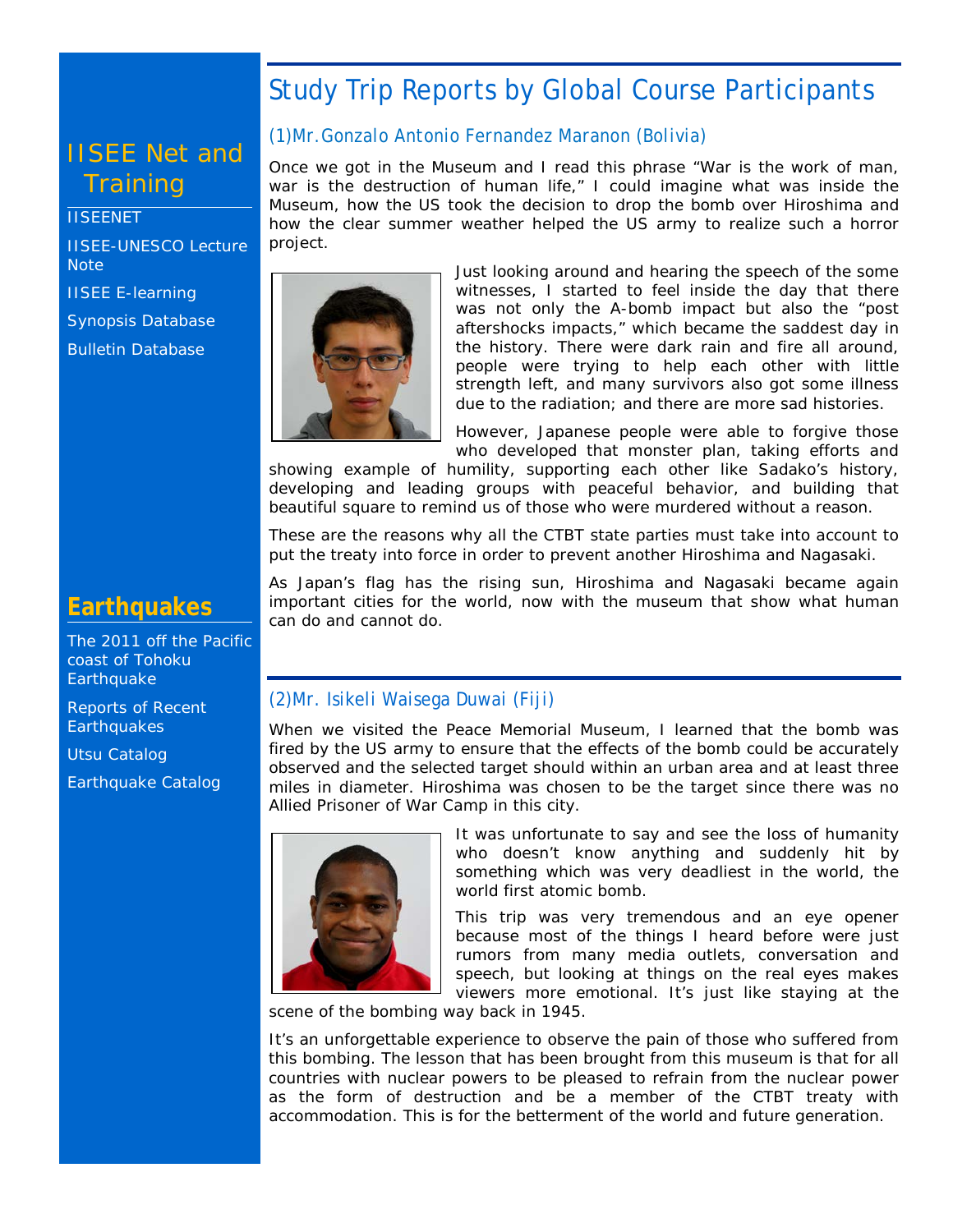#### *(3)Ms. Indira Shiwakoti(Nepal)*

I have never thought that Hiroshima was such a city with a green environment, and I am really happy on viewing the very developed Hiroshima now.

### **Call for Papers**

IISEE Bulletin is now accepting submissions of papers for the seismology, earthquake engineering, and tsunami. Developing countries are targeted, but are not limited.

Your original papers will be reviewed by the editorial members and some experts.

NO submission fee is need.

Try to challenge!!





In the museum there are some actual collected things destroyed by heat and radiations i.e. melted rocks, roof tiles, weapons etc. and some of them are imaginary models such as falling of skins from body. We can question for the agreed countries to drop the bomb in Japan why they didn't think about painful moment of the people? Anybody has ego but killing or destruction is not the only solution for the future generation.

Anybody who visits Hiroshima can feel and conclude that we should destroy all the nuclear weapons from the universe. Otherwise, there will be accidents not only the one like in Japan in small scale but also the one that will destroy all over the world.

Lastly I would like people to visit Hiroshima and feel the message about harmfulness of nuclear weapons that were felt by Japanese people yesterday and developing more destructive weapons today will be "PRECAMBRIAN EARTH" (without living organism) tomorrow if countries keep having such enemies without caution.

# IISEE Council for Training and Promotion held in Tokyo

The meeting of the Council for Training and Promotion of the International Institute of Seismology and Earthquake Engineering was held in Yotsuya, Tokyo on the 26th of February. The Council is constituted on the purpose of giving advice and suggestion to the BRI Chief Executive relating to the activities of dissemination of knowledge and technology of seismology and earthquake engineering as well as the planning and implementation of the training program.



It is consisted of 18 members who are university professors and emeriti, highranking officers in related organizations and distinguished journalists. Dr. Yoshimitsu Okada, Chief Executive of National Research Institute for Earth Science and Disaster Prevention(NIED) is in the chair. 13 members including 2 substitutes joined the meeting.



IISEE Council for Training and Promotion

We greatly appreciate the

cooperation and support that the council members have given IISEE.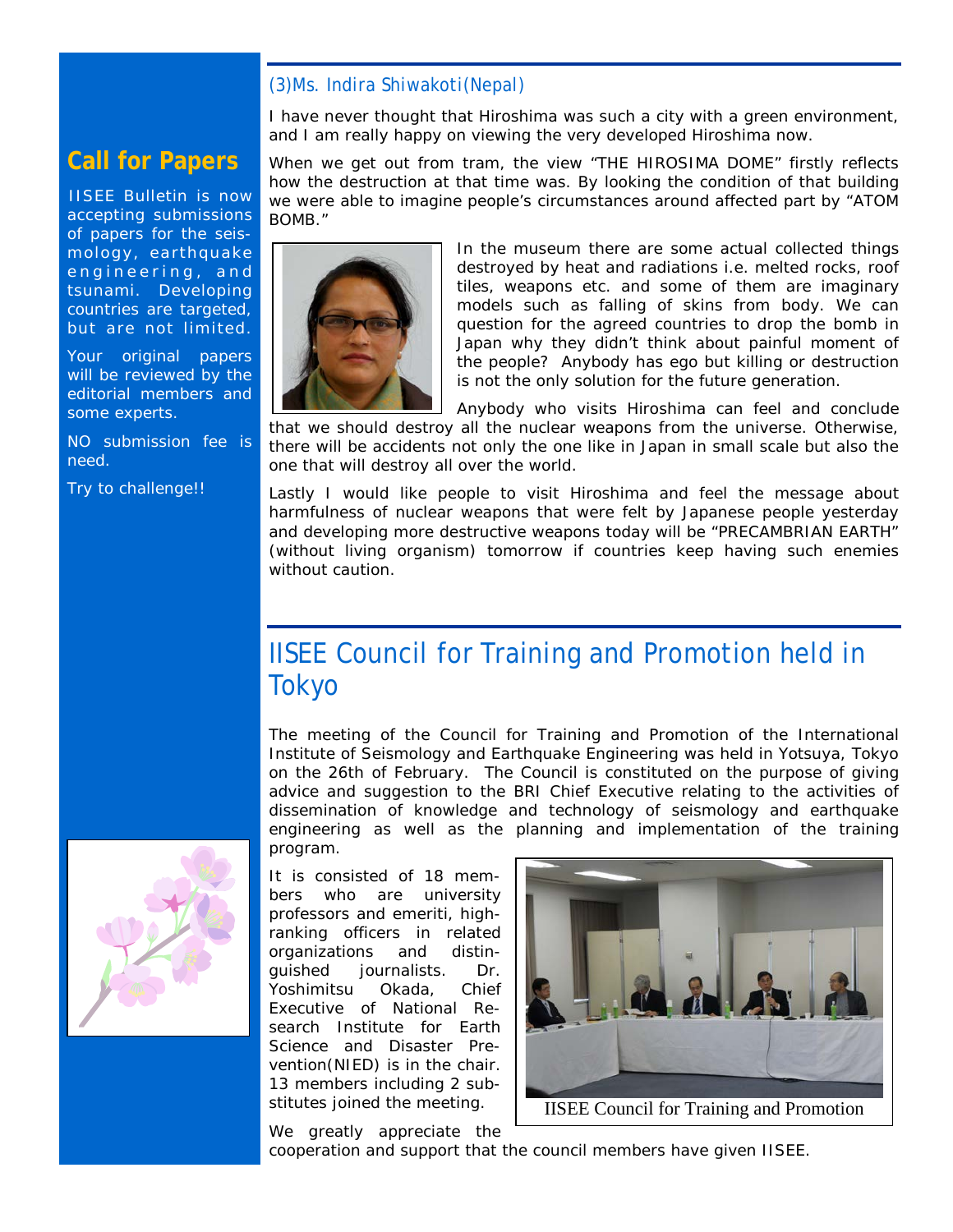# Participants' Reports for GRIPS Intensive Lectures



Enjoy, Now

*The participants of seimsology and earthquake engineering course and tsunami disaster mitigation course attended the intensitve lectures in National Graduate Institute of Policy Studies(GRIPS) in Tokyo from January 27 to Feburuary 7. This is one of the master's program curricula.*

#### *(1)Ms.Raquel Noemi Vasquez Stanescu (Venezuela, Seismology Course)*

Japan has been prone to severe natural disasters such as floods, mudflows, landslides, earthquakes, and tsunamis. Due to its long history facing the



ravages of nature, it was necessary to adopt strict measures to contribute to the reduction of disaster vulnerability and risk management, in order to protect the population.

Japan has become one of the countries with more experiences in disaster risk management.

During our visit at GRIPS, we have learned about disaster management policy, disaster mitigation, and recovery policy. We were introduced to very important

topics such as basics of disaster risk management, identifying and profiling hazards, disasters and environmental issues, trends of disaster risks, property protection measures, and disaster mitigation plan.

When I return to Venezuela, I hope that the lessons learned from the Kobe earthquake (1995) and Tohoku earthquake and tsunami (2011), will be a valuable contribution to introduce risk reduction measures for my own country.

### **Contact Us**

The IISEE Newsletter is intended to act as a go-between for IISEE and ex-participants.

We encourage you to contribute a report and an article to this newsletter. Please let us know your current activities in your countries.

We also welcome your co-workers and friends to register our mailing list.

iiseenews@kenken.go.jp [http://iisee.kenken.go.jp](http://iisee.kenken.go.jp/)

#### *(2)Mr. Md. Emdadul Huq (Bangladesh, Earthquake Engineering Course)*

In GRIPS, there were 35 participants from different courses of Disaster Management Policy Program including three Ph.D students for two weeks. In this time we had two courses and also two study trips, one in Nagoya City and another at Roppongi Hills Mori Tower in Tokyo.

Disaster Risk Management course was taken by Prof. Ando and Disaster



Mitigation-Recovery Policy course was taken by Prof. Morichi. We learned a lot from both teachers.

Especially Prof. Morichi was excellent. He has high experience on disaster management policy related issue in Japan. He explained every policy from his personal experience that was very interesting.

Both study trips were also very interesting. In Nagoya city, we visited Nagoya Castle, Ueno Castle, Atsuta Shrine and superconducting magnetic levitation

(SCMAGLEV) and Railway Park. We also visited ninja house and observed ninja show. The ninja trap, tactics, tricks, disguise and weapon for protecting from enemies were marvelous and incomparable.

In Tokyo, we visited 54 storied Roppongi Hills Mori Tower of urban development to observe how the authority maintains this building and produce own electric power.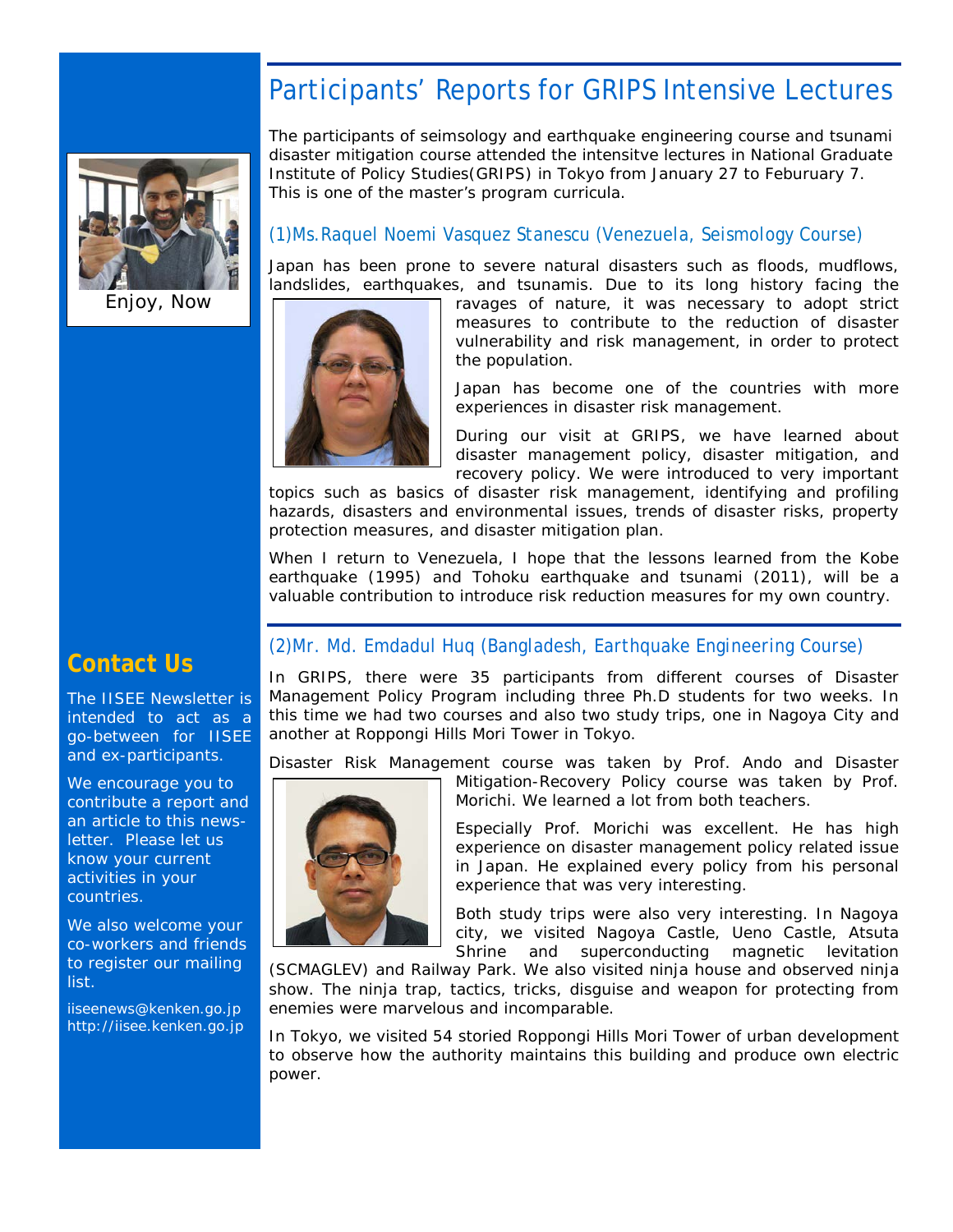# General Meeting & International Friendship Party



The participants of the seismology and earthquake engineering course, the tsunami disaster mitigation course and the global seismological observation course, IISEE staff members, and as the special guests, Chief Executive and Deputy Chief Executive of BRI came to join the party.

For the Global Seismological Observation Course participants, this is the first and the last party in IISEE. Although the party time was short, everybody enjoyed it.

On February 18, we had a general meeting which is set for frank discussion between regular course participants and staff members. This is the second time for the course.

At the same day, during the lunch hour, we had an international friendship party at the BRI cafeteria. All the wonderful meals (at low cost) were prepared by Eriko and her colleagues.



International Friendship Party

### In Memoriam: Prof. Angel San Bartolome (Peru)

It was with profound sorrow that we received the sad news of the passing away of Prof. Angel San Bartolome of Pontificia Universidad Catolica del Peru on February 11 of 2014. Ms. Lucia Casaverde de Suzuki, 1980-1981 Earthquake Engineering course participant, kindly informed us on the sad news of her good friend.

Prof. Bartolome was a participant of 1974-1975 Earthquake Engineering course. He introduced his blogs in the IISEE Newsletter No. 100 in August. We would like to extend the sincerest sympathy to his family and associates.

### **Back Numbers**

[http://iisee.kenken.go.jp/](http://iisee.kenken.go.jp/nldb/) [nldb/](http://iisee.kenken.go.jp/nldb/)

### Participant Recruitment for 2014-15 Starts Soon

JICA will soon send the general information of 2014-15 course to the selected countries. Those are India, El Salvador, Thailand, Turkey, Nicaragua, Nepal, Bangladesh, Philippines, Peru, Myanmar, and Mongol for seismology & earthquake engineering course, and Indonesia, Chili, Nicaragua, Philippines, Peru, Myanmar for tsunami disaster mitigation course. For further information, please ask a JICA Office in your country.